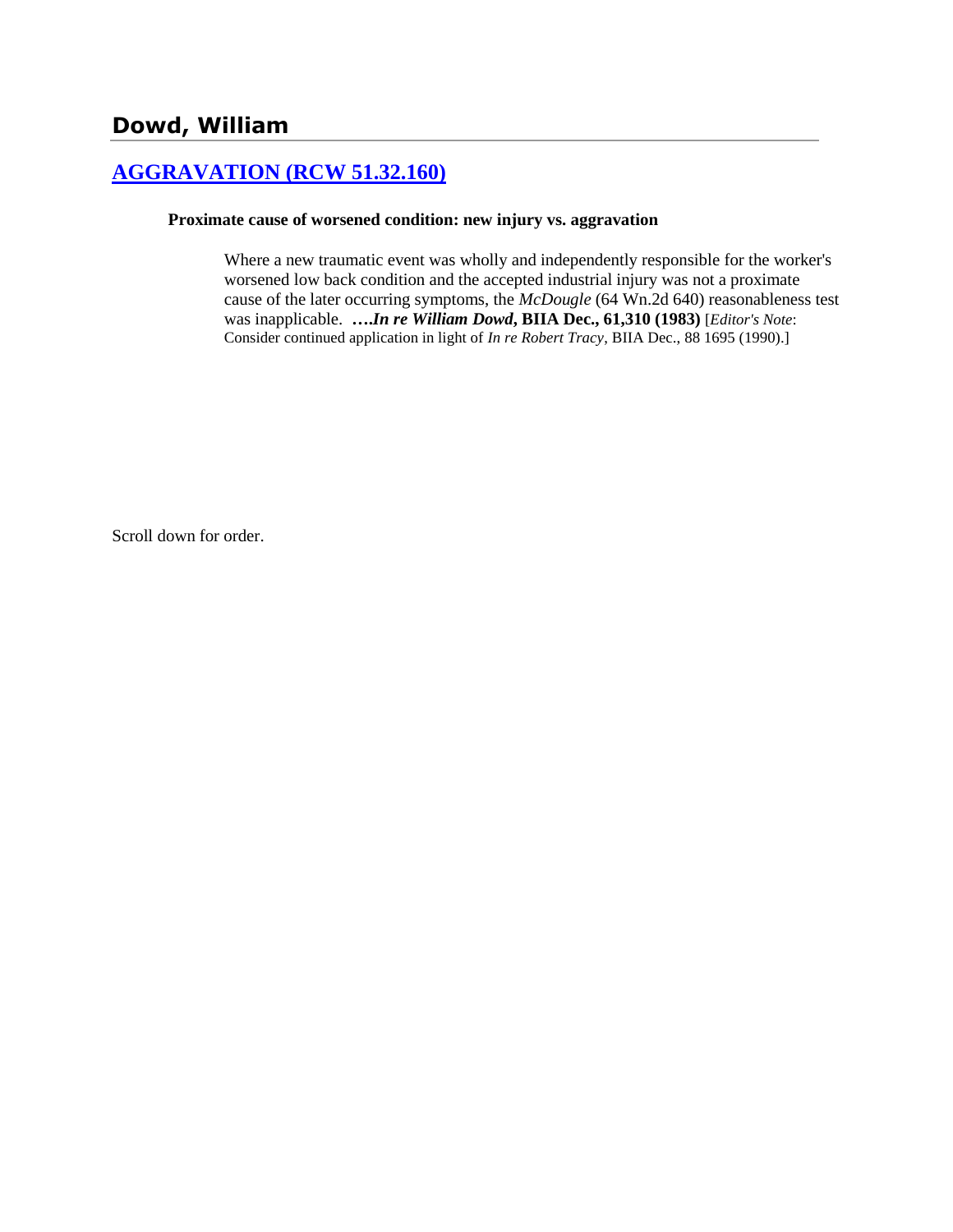### **BEFORE THE BOARD OF INDUSTRIAL INSURANCE APPEALS STATE OF WASHINGTON**

**)**

**IN RE: WILLIAM R. DOWD ) DOCKET NO. 61,310**

**CLAIM NO. H-271019 ) DECISION AND ORDER**

APPEARANCES:

Claimant, William R. Dowd, by Chapman, Forbes and Pack, per James D. Pack

Employer, Cemco Products, Inc., None

Department of Labor and Industries, by The Attorney General, per J. Dianne Garcia, Nadine Scott, and Meredith Lehr, Assistants

This is an appeal filed by the claimant on January 19, 1982, from an order of the Department of Labor and Industries dated January 11, 1982, which denied the claimant's application to reopen the claim for aggravation of condition and alleged the claimant's condition to be the result of a new traumatic incident. **AFFIRMED**.

Pursuant to RCW 51.52.104 and RCW 51.52.106, this matter is before the Board for review and decision on a timely Petition for Review filed by the claimant to a Proposed Decision and Order issued on December 28, 1982, in which the order of the Department dated January 11, 1982 was sustained.

The Board has reviewed the evidentiary rulings in the record of proceedings and finds that no prejudicial error was committed and said rulings are hereby affirmed.

The general nature and background of this appeal are as set forth in the Proposed Decision and Order, and shall not be reiterated herein.

We have granted review of this matter so as to make clear our view that the rejection of this claim should be based upon an "injury" basis, and not an "aggravation" basis. It is clear that the claimant's low back condition resulting originally from his industrial injury of January 12, 1978, was worsened by an off-the-job tree-cutting Incident of November 11, 1980, when the claimant became pinned between two trees. The claimant described this incident in his testimony as follows:

"Q And, when you say the tree rolled and picked you up; what do you mean 'picked you up'?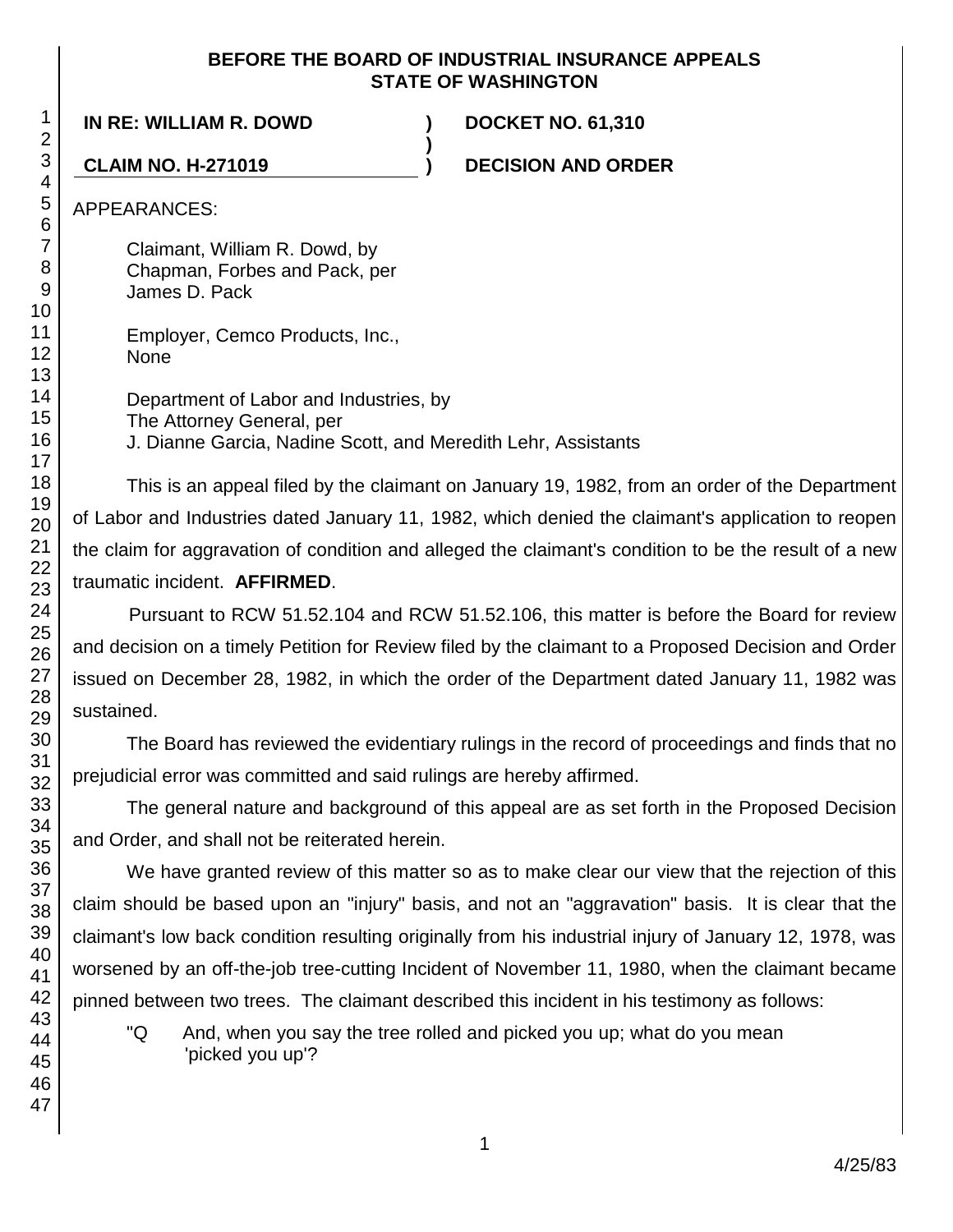- A Well, it was about six inches off the ground and out in the woods and there's brush all around and really I don't know how far off the ground it was. It just caught me under the knees and started pushing me backwards. And as it did my feet got caught in the brush and all of a sudden I found myself trying to untangle my feet and deal with this log. And, the next thing I knew there was nothing to deal with because I was pinned up and there was – other than trying to -- starting to pin me, I tried to push myself away and I couldn't get away from it fast enough. and, it pushed me into the other tree and pinned me there.
- Q What part of your body was pinned?
- A My lower leg.
- Q Left leg?
- A Yeah.
- Q What did you do then?
- A Well, it's hard to explain. The whole thing is just –
- Q Well, what I mean, physically what did you do after you were pinned. I presume that the tree stopped at that point, the rolling tree stopped once it pinned you up against the upright tree.
- A Right. And, when it did, I gave myself a mighty jerk and snapped my leg out of there and nothin' moved.
- Q. So, how did you get out?
- A. Well, Rod waited for the end of the tree to finish its arch and when it started back he gave a jerk and then I jerked my leg and it popped out of the hole. And, the tree just rested against the tree that I had been pinned into.
- Q. What did you feel in your body at that time?
- A. Lots of pain.
- Q. Where?
- A. In my leg. My back.
- Q. left leg?
- A. Yes.
- Q. The one that was pinned?
- A. Um-hum.
- Q. What part of your back?
- A. Lower.
- Q. Was this a different part of your back than the prior pain that you'd had?
- A. No, same place."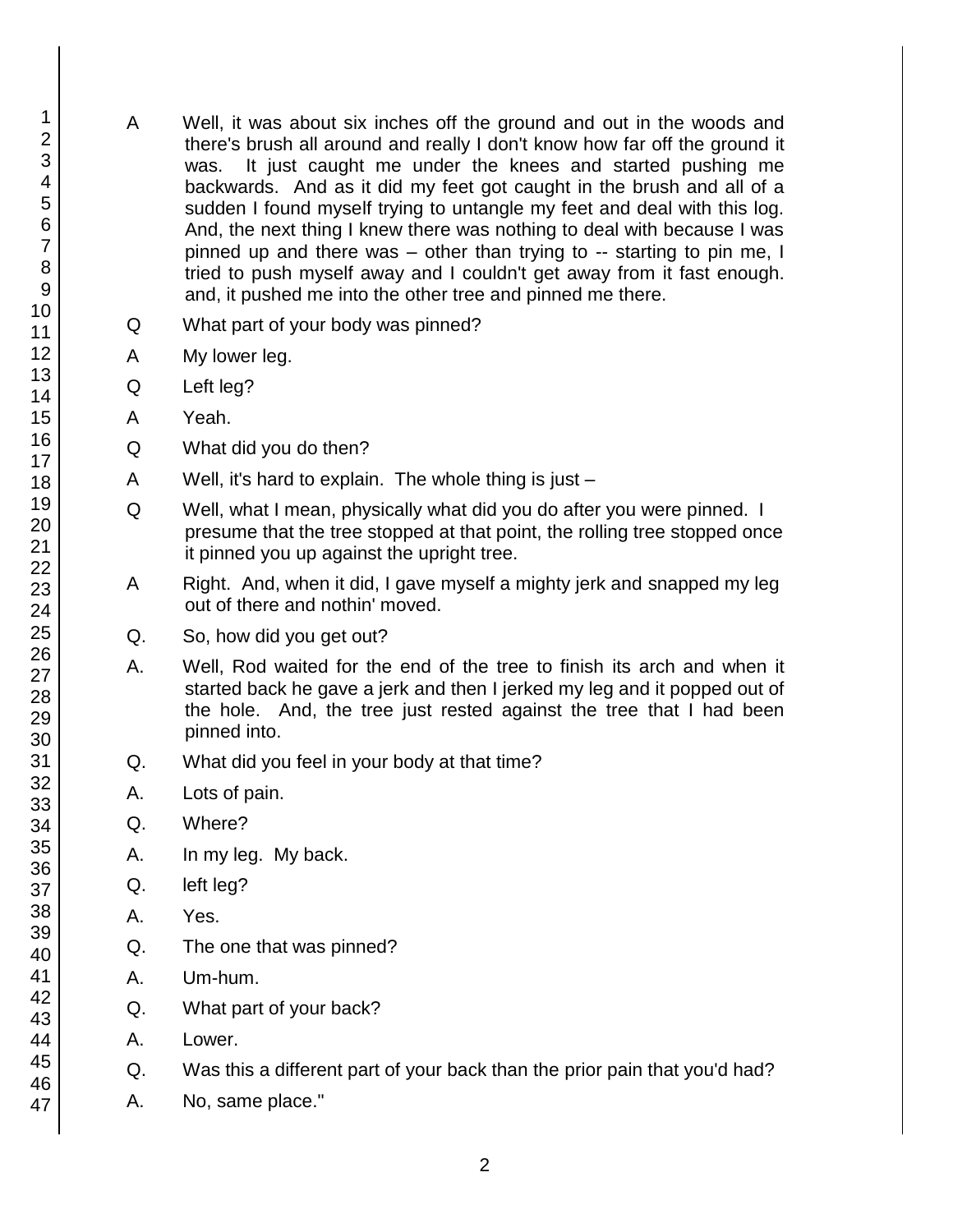The claimant was taken immediately to the hospital. As to his hospital stay, the claimant testified in significant and relevant part as follows:

- "Q During that period of time in the hospital what parts of your body were bothering you?
- A My leg and my lower left back.
- Q Left leg?
- A Um-hum.
- Q Same or different part of your back that had bothered you before?
- A Same
- Q How did you [sic] back feel at this time compared to the way it had been before this, say for the several months before?
- A Traumatically worse.
- Q In what way?
- A Well, --
- Q Are you talking about discomfort or excruciating pain?
- A Excruciating pain. Unbearable. Incredible."

In short, the claimant's worsened low back condition resulted from a new and independent injury sustained by the claimant on November 11, 1980. The injury of January 12, 1978 to the claimant's low back in no way contributed to the development of symptoms which Mr. Dowd experienced on November 11, 1980. The "reasonableness" test of McDougle v. Department of Labor and Industries, 64 Wn. 2d (1964) used to determine compensability in aggravation cases, has no application where the accepted industrial injury was not a contributory element, i.e., proximate cause of later-occurring symptoms. In this case, a new traumatic event was wholly and independently responsible for the production of symptoms.

## **FINDINGS OF FACT**

Finding No. 1 of the Proposed Decision and Order entered herein on December 28, 1982, is hereby adopted by the Board and incorporated herein by this reference. In addition, the Board finds:

2. On November 11, 1980, while cutting firewood for his house with a friend, the claimant was tossed about by a rolling log which ultimate came to rest and pinned his left leg against a tree, fracturing the tibia